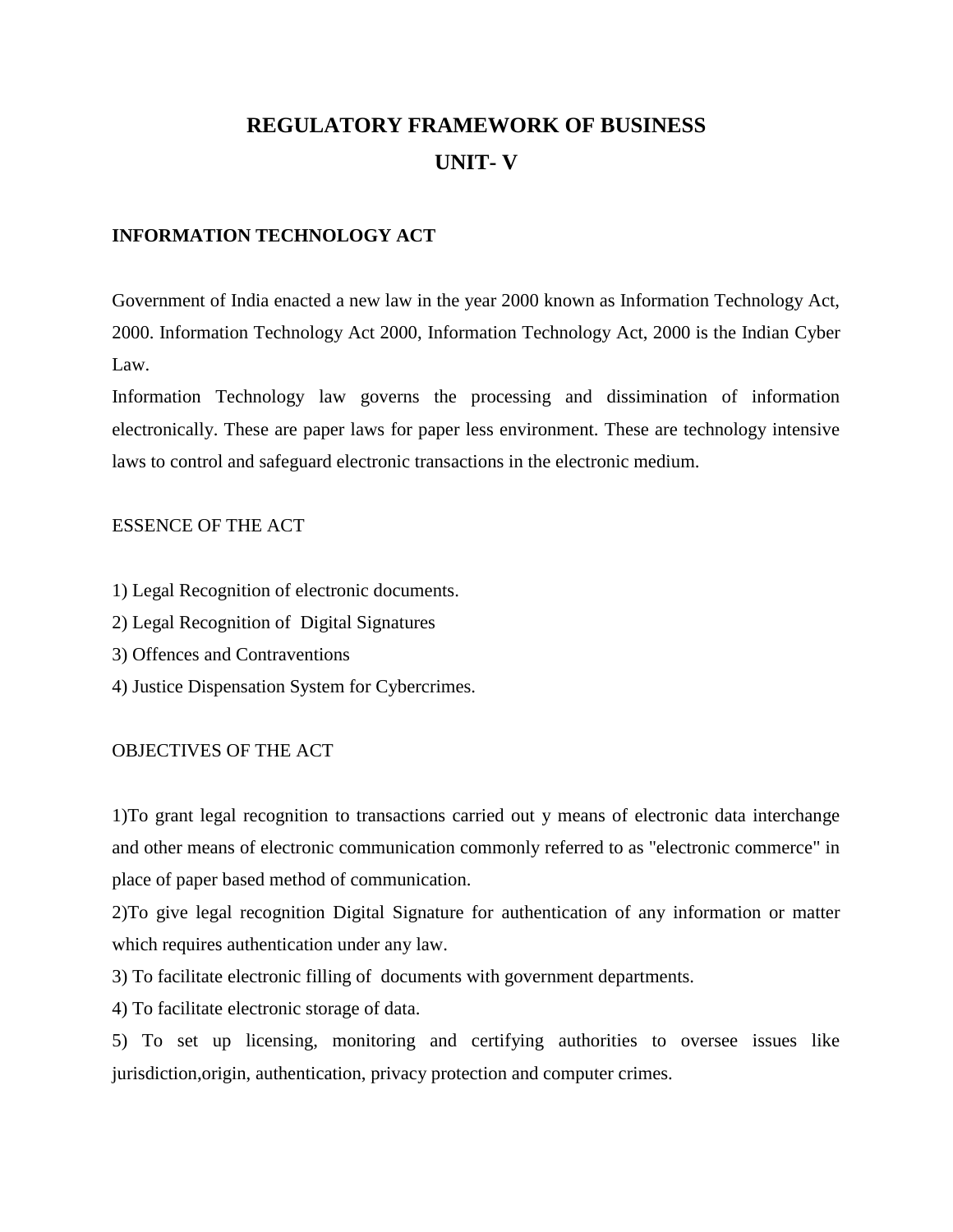6) To establish Cyber Regulations Appellate Tribunal for hearing appeals against decisions of the adjudicating officers.

7) To give legal recognition for keeping books of account by bankers in electronic form.

# DOCUMENTS EXCLUDED FROM THE SCOPE OF THE ACT

1) Negotiable instruments

2) A power of attorney

3) A trust as defined in section 3 of the Indian Trusts Act, 1882

4) A Will

5) Any contract for the sale of immovable property.

## DIGITAL SIGNATURE (Section 3)

Digital signature means authentication of any electronic record by a subscriber by means of an electronic method or procedure.It is an electronic analogue of a written signature.

The provisions as given in section 3 of the act are-

1) Subject to the provisions of this section any subscriber may authenticate a electronic record by affixing his digital signature.

2) The authentication of the electronic record shall be effected by the use of asymmetric crypto system and hash function which envelop and transform the initial electronic record into another electronic record. Sec 3(2)

3) Any person by the use of a public key of the subscriber can verify the electronic record. Sec 3(3)

4) The private key and the public key is unique to the subscriber and constitute a functioning key pair. Sec 3(4)

USE OF ELECTRONIC RECORDS AND DIGITAL SIGNATURES IN GOVERNMENT AND ITS AGENCIES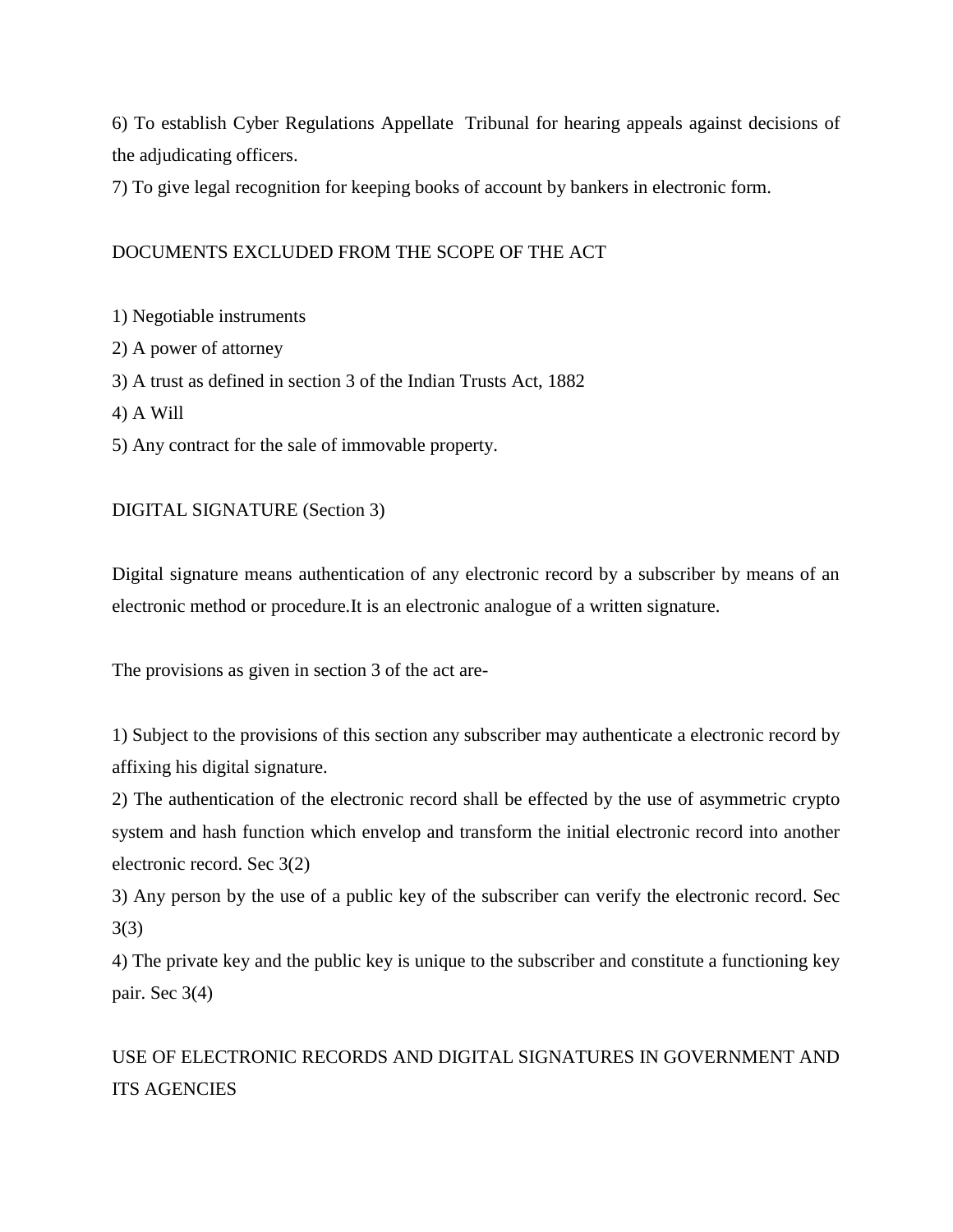Section 6 lays down the foundation of electronic governance. The filing of any form, application or other documents, creation, retention or preservation of records, issue or grant of any license or permit or receipt or payment in Government offices and its agencies may be done through the means of electronic form.

The appropriate government may prescribes by rules:

(a) the manner and format in which such electronic records shall be filed, created or issued; (b) the manner or method of payment of any fee or charges for filing, creation or issue of any electronic record under above clause.

# POWER TO MAKE RULES BY CENTRAL GOVERNMENT IN RESPECT OF DIGITAL **SIGNATURE**

Section 10 contains Rules relating to digital signature. It provides that the Central Government may by rules prescribe-

(a) the type of digital signature

(b) the manner and format in which the digital signature shall be affixed.

(c) the manner or procedure which facilitates identification of the person affixing the digital signature

(d) Control processes and procedures to ensure adequate integrity, security and confidentiality of electronic records or payments; and

(e) any other matter which is necessary to give legal effect to digital signatures.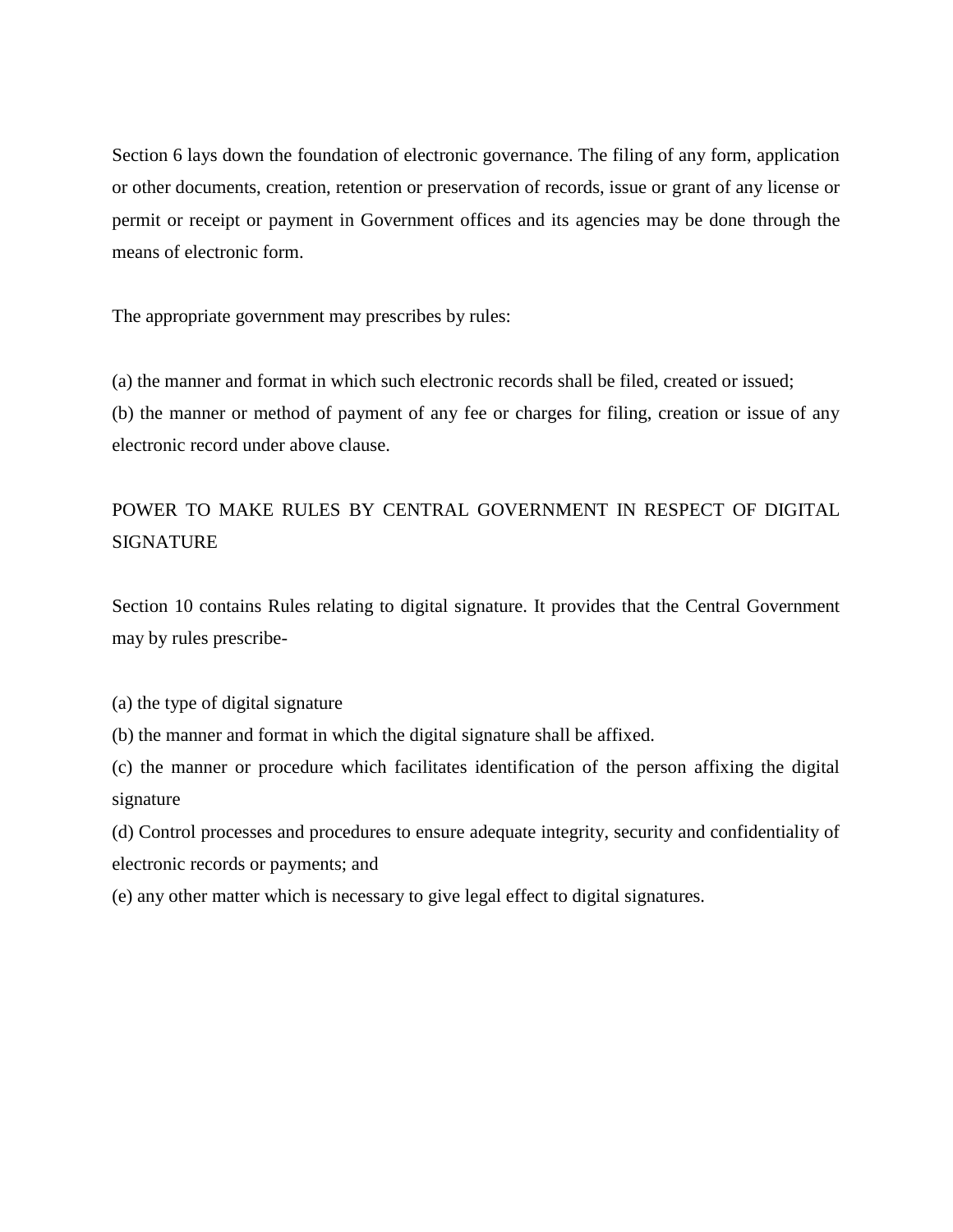### **SECURITIES AND EXCHANGE BOARD OF INDIA ACT, 1992**

Securities and Exchange Board of India (SEBI) was first established in 1988 as a non-statutory body for regulating the securities market. It became an autonomous body on 12<sup>th</sup> April 1992 and was accorded statutory powers with the passing of the SEBIAct 1992 by the Indian Parliament. SEBI has its headquarters at the business district of Bandra Kurla Complex in Mumbai and has Northern, Eastern, Southern and Western Regional Offices in New Delhi, Kolkata, Chennai and Ahmedabad respectively.

### OBJECTIVES OF SECURITIES AND EXCHANGE BOARD OF INDIA ACT, 1992

The objectives of SEBI Act are as follows:

(a) Protection of the interests of investors in securities.

(b) Promoting orderly and healthy growth of the securities market.

(c) Regulation of the securities market and other incidental matters.

(d) Promoting the fair dealings by the issuer of securities and ensuring a marketplace where they can raise funds at a relatively low cost.

(e) Regulating and developing a code of conduct and fair practices by the intermediaries like brokers, merchant bankers etc., with a view to making them more competitive and professional.

(f) Monitoring the activities of stock exchanges, mutual funds, merchant bankers etc.

### FUNCTIONS OF SEBI

Section 11 (2) empowers SEBI to take the following measures for the purpose of due performance of its duties under the Act:

1) Regulate business in stock exchanges and other securities market

2) Registering and regulating working of stock brokers, sub-brokers, share transfer agents, bankers to issue, trustees of trust deed, registrars to an issue, merchant bankers, underwriters, portfolio managers, investment advisers and such other intermediaries who may be associated with securities markets in any manner;

3) Registering and regulating working of venture capital funds and collective investment schemes, including mutual funds;